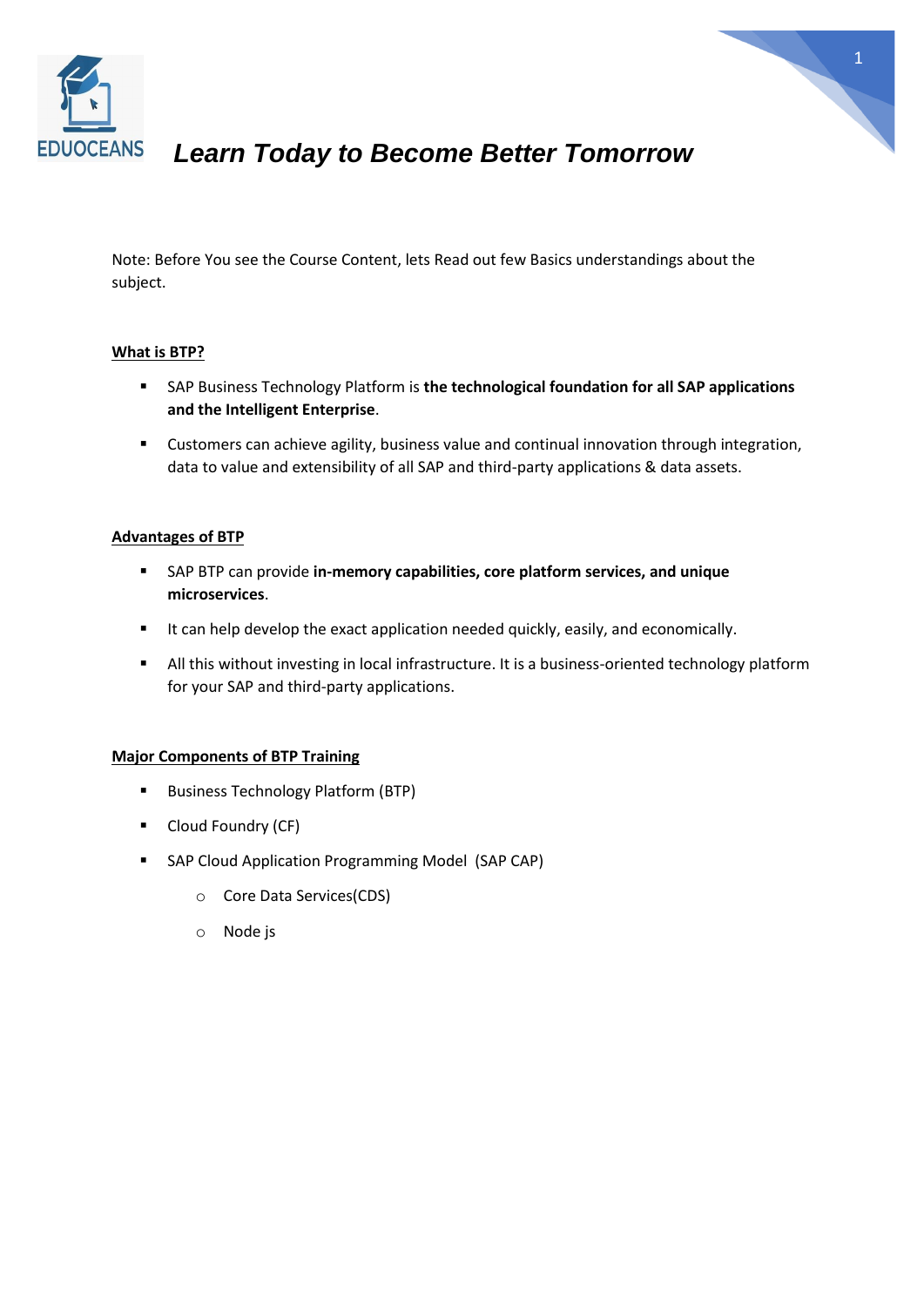

# *Learn Today to Become Better Tomorrow*

#### **Course Content.**

#### **SAP BTP and Cloud Application Programming Model**

#### **Introduction to BTP Platform**

- I. What is SAP BTP and it's role
- II. What is SAP Cloud Foundry
- III. Understanding SAP CF Architecture and services
- IV. Difference between Cloud and On-premise
- V. Understanding Cloud Native Architecture
- VI. Types of offerings in the Cloud IaaS, PaaS, SaaS
- VII. Why Cloud Foundry?

#### **Working with BTP Platform**

- I. Setup of Cloud Foundry Account
- II. Customer view of CF Account
- III. Introduction to Global Account, Sub Account, Region, Dev Space
- IV. Configure Free trial on SAP BTP
- V. SAP BTP Portfolio and Services

#### **Stepping into Cloud Platform**

- I. What is Kubernets
- II. What is Kyma
- III. What is Gardener
- IV. What is Hyperscaler
- V. What is the role of all this components in SAP BTP

#### **Developer's role in SAP BTP World**

- I. What is Business Application Studio
- II. Setup BAS
- III. Setup VS Code for Local Development
- IV. What is Cloud Application Programming Model (CAPM)